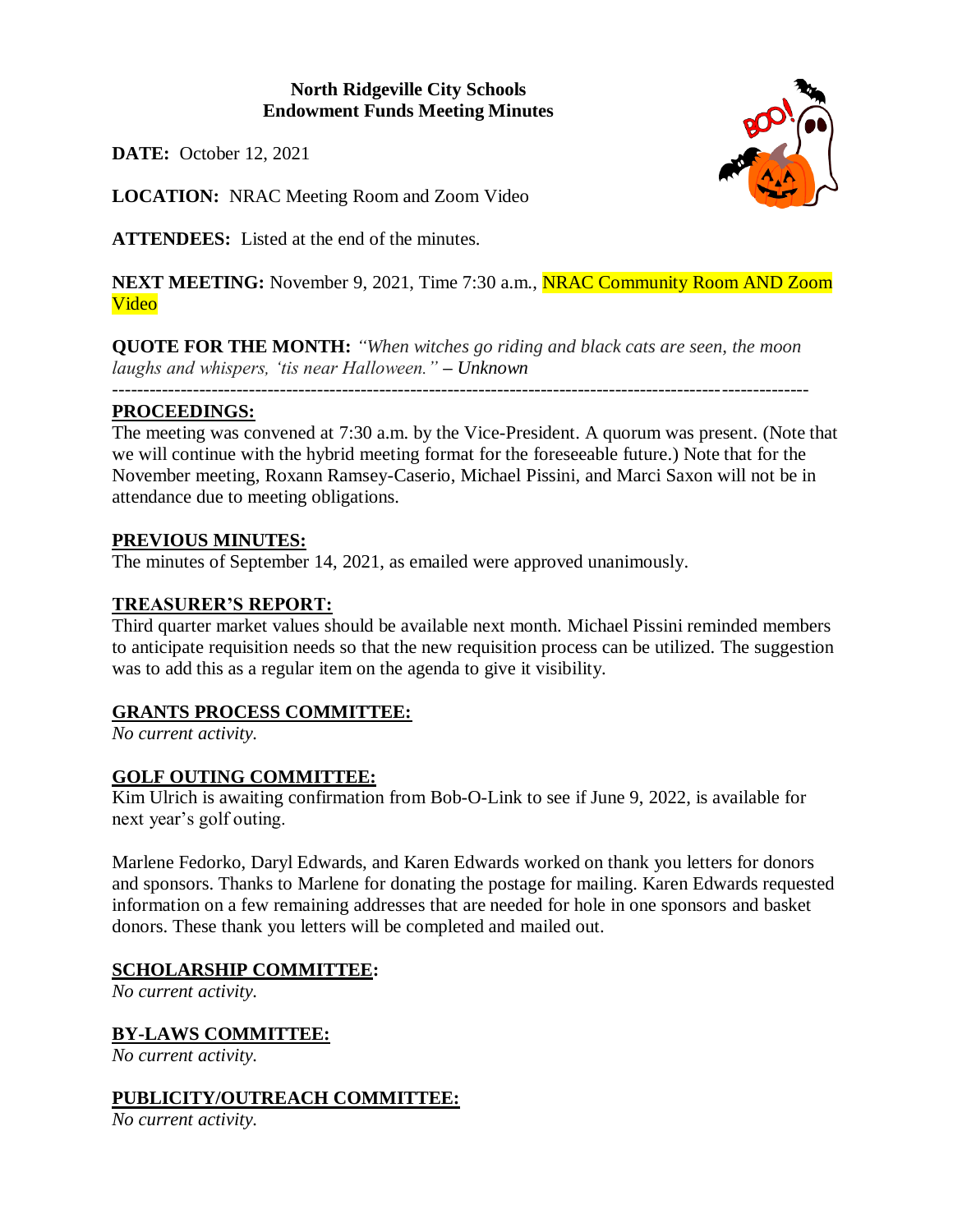# **MEMBERSHIP AND NOMINATING COMMITTEE:**

#### **A big welcome to our new Junior Representative, Jake Boynar, who joined us today. Welcome aboard Jake!**

Roxann Ramsey-Caserio is meeting with candidates to fill trustee position vacated by Shanna Kovi.

Marlene Fedorko read a letter received from Betty Palmer of the NR Arts Council indicating that they will no longer be able to support the NRCS Endowment Funds. This opens up this position to other Arts involved individuals such as department heads. Note that this change will required a update to the by-laws.

#### **FUNDRAISING:**

Kim Ulrich passed around flyers for the next Fiesta Jalapenos fund raisers. As usual, they were very clever! The dates for these include October 14, 2021, January 13, 2022, and April 14, 2022.

Regarding the CFLC fund raising event "Connect to a Cause", Daryl Edwards reported that we received \$2,657.74 from seven donors! Thank you letters have gone out to these donors.

# **ADJOURNMENT:**

The meeting was adjourned at 7:54 a.m.

Respectfully Submitted, Karen S. Edwards